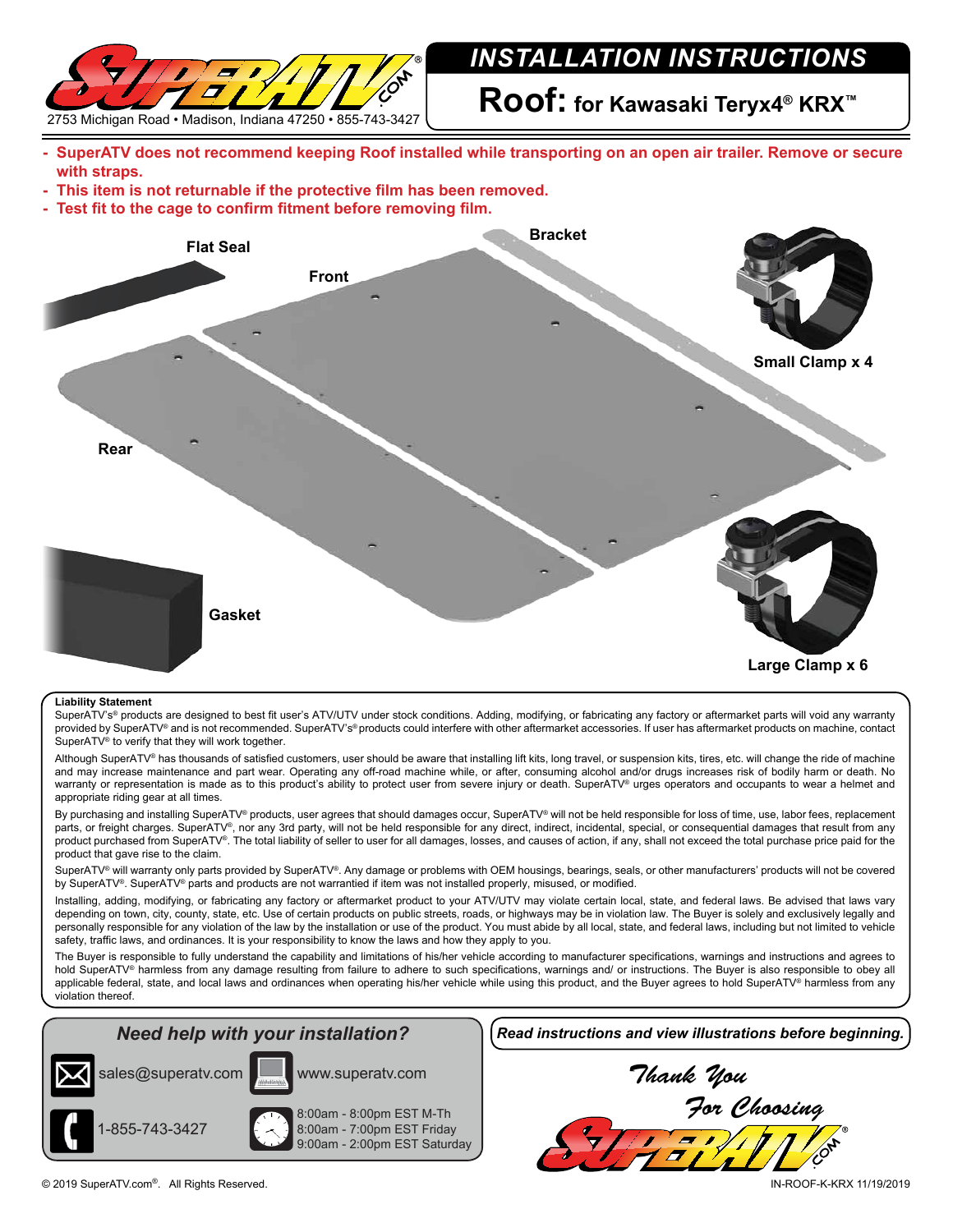### *Roof Cleaning:*

- Do not use Rain-X®, Plexus® or any other protector, wax, or polish.
- Do not use window cleaning fluids (Windex, 409, etc) or any solvents (gasoline, denatured alcohol, acetone, etc).
- Never use abrasive cleaners, abrasive pads, or gritty cloths.
- 1. Thoroughly rinse Roof to float off dirt and mud.
- 2. Using a soft cloth, or microfiber cloth, clean Roof with warm water and a gentle detergent. Baby shampoo, rubbing alcohol, or hand washing soap can also be used.
- 3. To prevent water spots, use a chamois to blot Roof dry.

### - Install Gasket to Cage as shown.



- Separate Clamps and install around Cage.

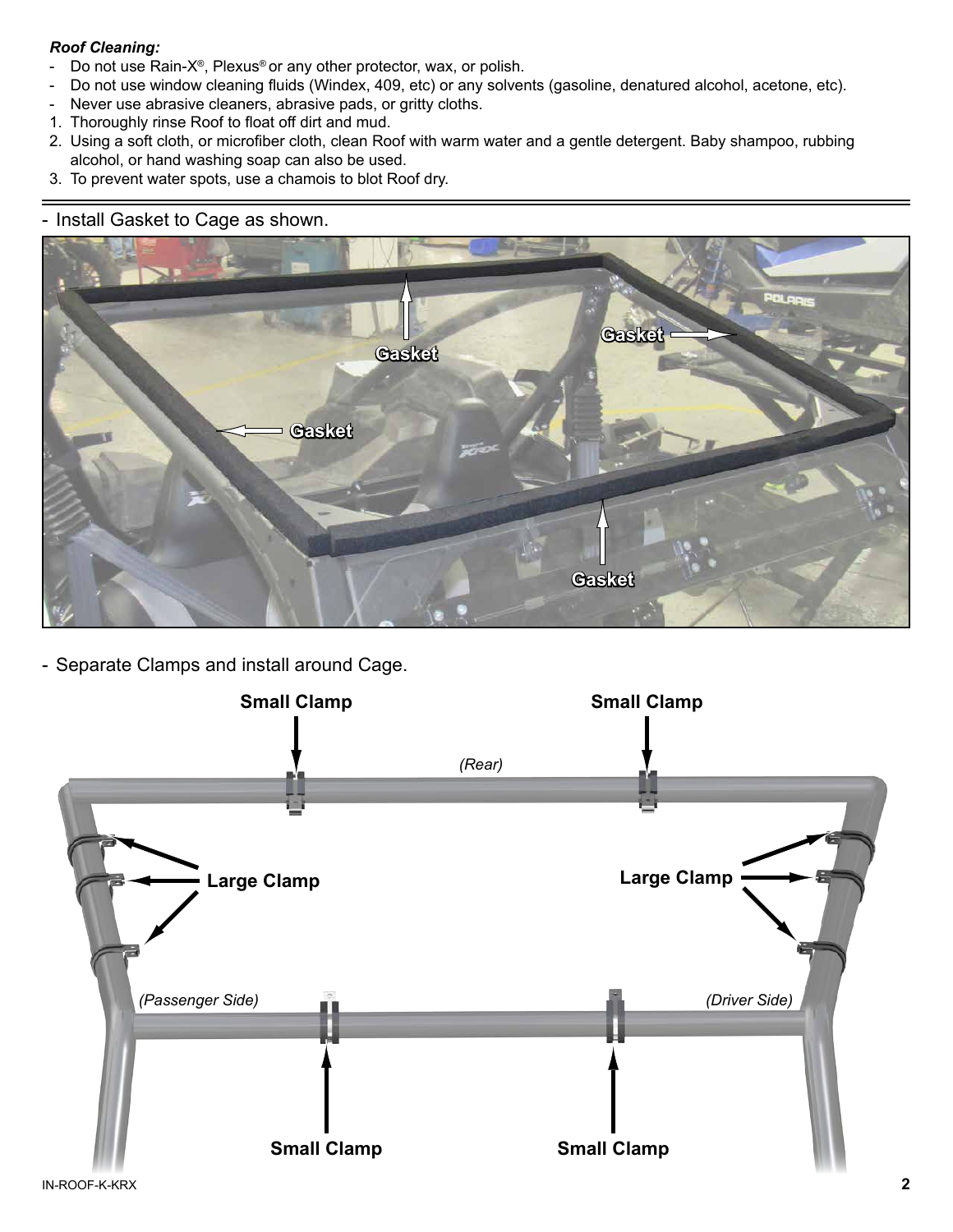- Install Grommets, from Clamps, into Front and Rear; *use a small amount of soapy water to ease Grommet installation.*

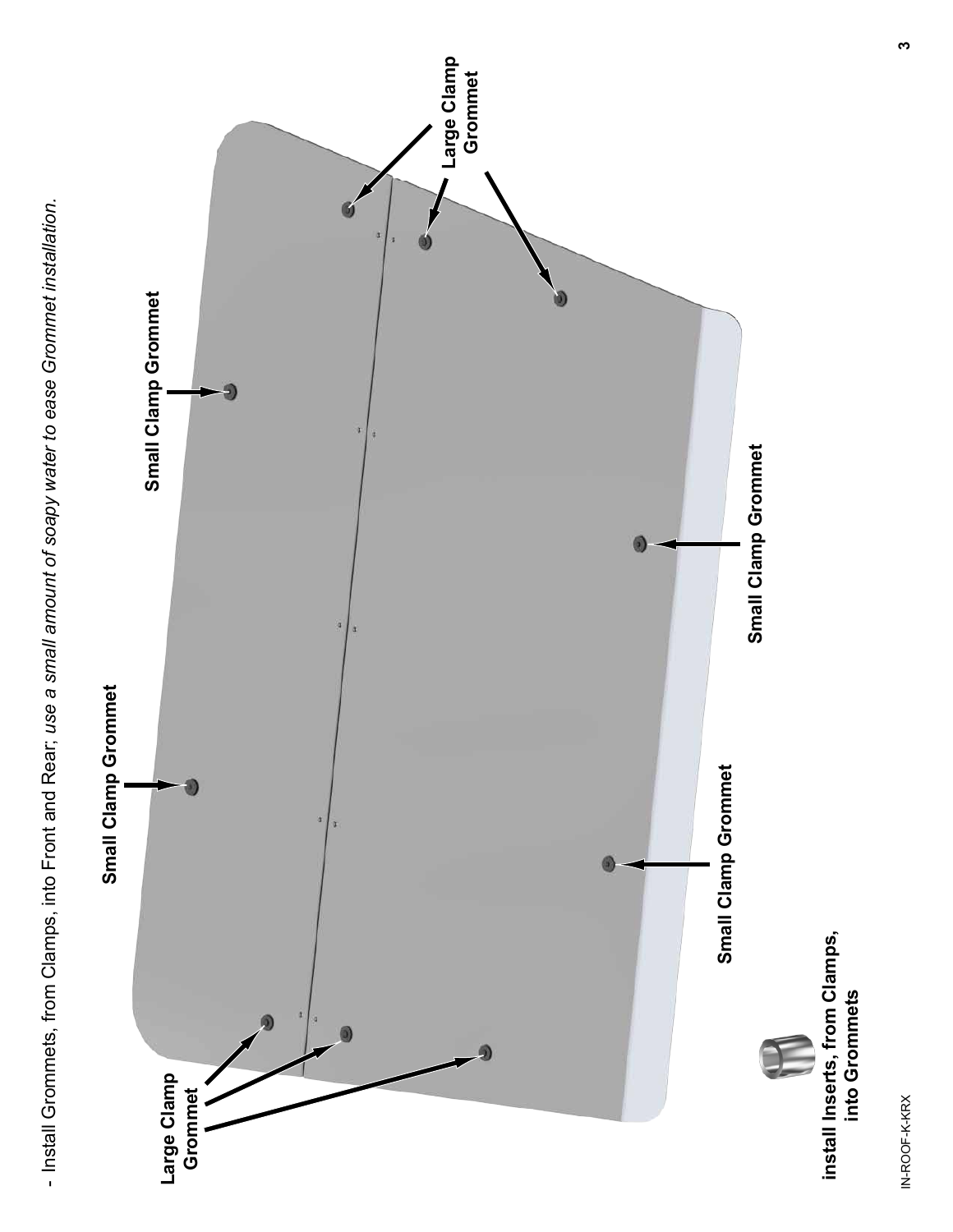- Join Front and Rear to Bracket as shown.